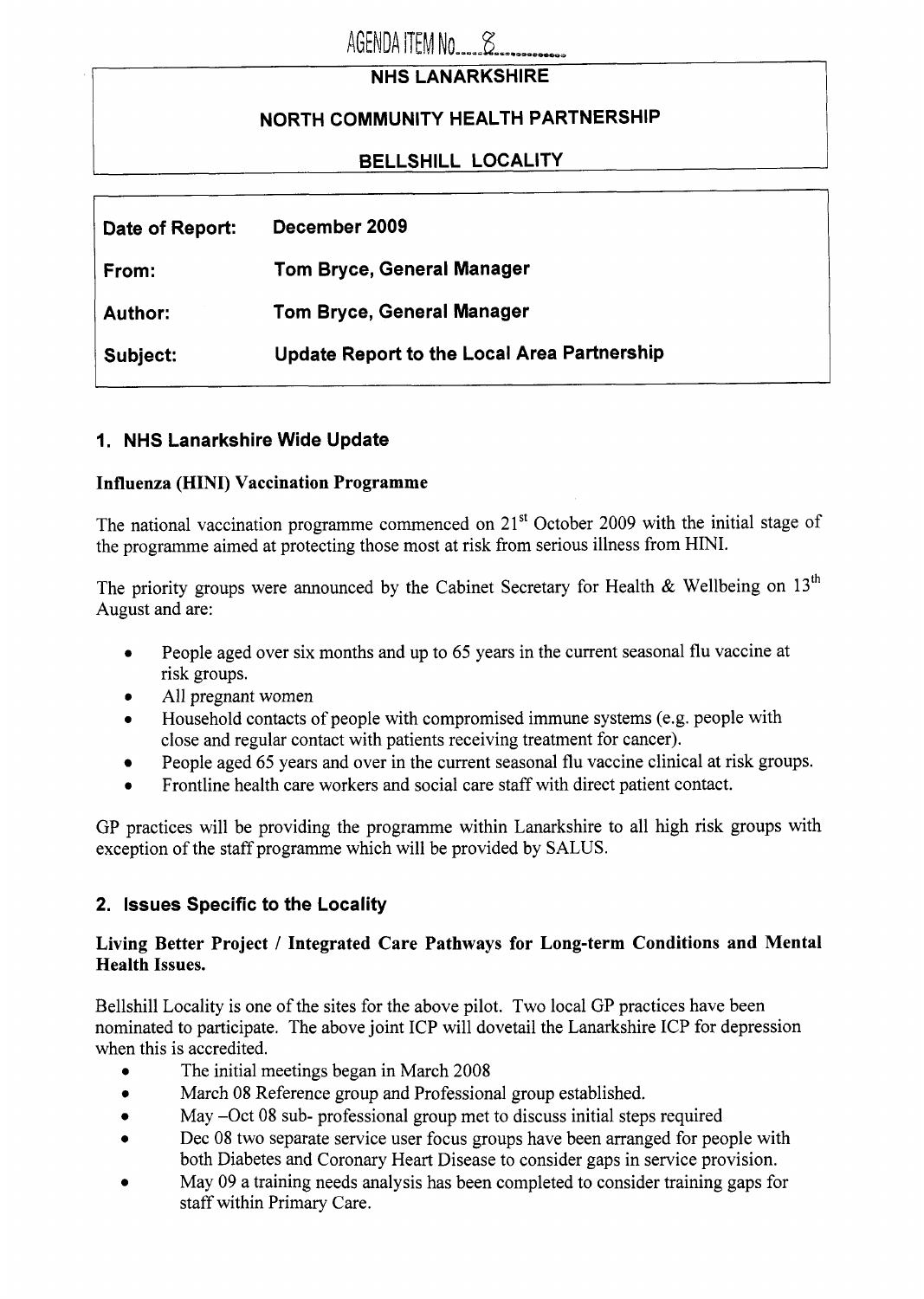Next Steps

- *0*  To provide half day mental health awareness training sessions for primary care staff in October 2009.
- *0*  Attended National Steering Group meeting in August 2009 for update on all pilot sites and consider next steps.
- *0*  Devise integrated care plan for LTC and mental health issues to be rolled at across NHS Lanarkshire

## **Mild to Moderate Pilot**

The evaluation was completed in June 2009; comments received from steering group, now awaiting publication of document. Due to the positive outcome of the evaluation the pilot will form part of the wider framework for psychological therapies throughout Lanarkshire.

## **Health Improvement**

#### **Blue Light Disco**

The Blue Light Disco (BLD) continues to be a successful mechanism to provide a safe drug and alcohol free environment for young people to have fun. A wide range of partners have been involved in the organisation of this event (Police, Health, NL Leisure, Side Kicks, Fire and Rescue, Regeneration, CLAD, Voluntary sector, Young Scot, Generation Youth and the Community Forum). The last BLD on **3'd** October was a success with 170 young people attending. The disco was held at Sir Matt Busby Sports Complex and has merged with the successful 'Saturday Sports Scene' project. Education and Information was provided by Young Carers, Terence Higgins Trust, LANDED and SAMH.

The evaluations have highlighted that young people want the disco's to continue. The partners have committed to 4 discos for next year as this is an excellent opportunity for all to engage with local young people.

The next BLD is Saturday  $12<sup>th</sup>$  December which will have a Christmas theme. A cheque for monies raised at the event will be presented to Cash for Kids.

## **Friday Night Project**

The Friday Night Project in Keir Hardie Centre is a partnership approach to plan and deliver diversion activities for local young people.

The project started on Friday 9 October 2009 from 6pm till 10pm and all young people are invited to come along and be involved. The project provides football coaching on the new 3G Pitch, fitness facilities with gym instructor, beauty, DJ and dance workshops.

#### **One Gender, Many Cultures Fashion Show**

Female fashion from every corner of Lanarkshire's multi-ethnic community was celebrated at a prestigious fashion show.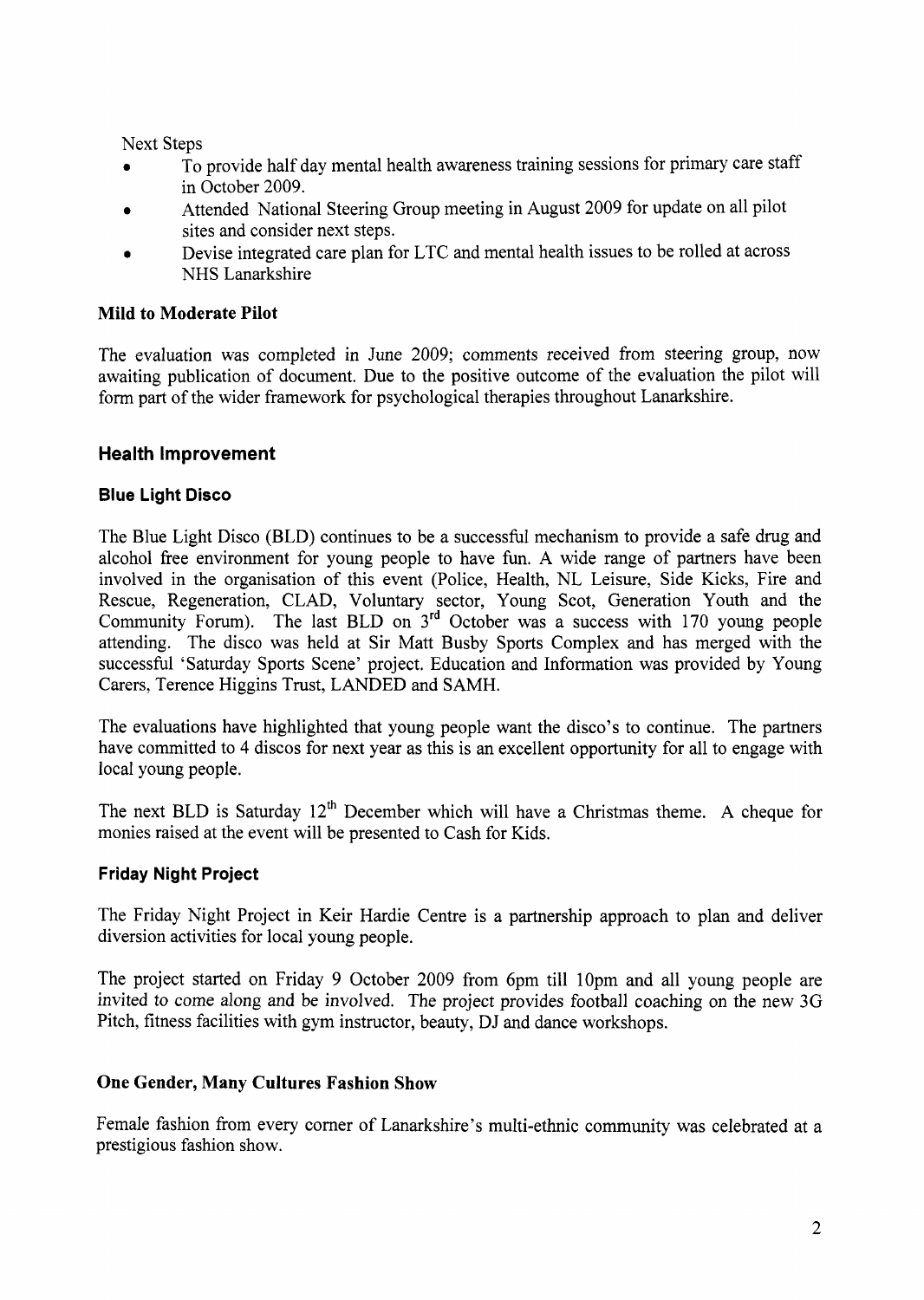The 'One Gender Many Cultures' fashion show took place at the Hilton Strathclyde on **8'h**  November. Thirty Lanarkshire women modelled a range of clothes reflecting the range of cultural backgrounds in the county. Almost 200 women attended and raised over E1,OOO for the cancer support charity Maggie's Lanarkshire.

The event was organised by the Bellshill based group (Humjolie) in partnership with Maggie's Lanarkshire and was supported by NHS Lanarkshire, Scottish Community Foundation Women's Fund and the North Lanarkshire Community Forum. Hurnjolie provides a range of services to Asian women in Lanarkshire as well as a place for them to meet and discuss issues that are important to them.

Anila Ansari, NHS Lanarkshire's Community Health Educator for minority ethnic groups, said: "This fabulous fashion show not only gave Lanarkshire women the chance to get involved and raise awareness of the work of a valued charity, it was also be an opportunity for women from different cultural backgrounds to come together and promote community cohesion and celebrate diversity."

#### **Healthy Living Initiative**

The HLI Steering Group is now established, has met twice and has **18** members representing 15 disciplines from public, private and third sector organisations.

It was agreed that the best way to reach out to and connect up the many projects in the Bellshill and District area was to encourage applications for small sums of money. **A** Finance sub group was set up to produce a transparent grant application process, which went live on the  $2<sup>nd</sup>$ November, with a deadline of  $4<sup>th</sup>$  December for the first round of applications. Successful applicants will be informed within 6 weeks (mid-January 2010). The next meeting of the HLI Steering Group will be  $11<sup>th</sup>$  January 2010.

## **Healthy Weight Community Initiative**

Viewpark has been identified as the pilot site aimed at preventing childhood obesity by engaging with families in their communities. Healthy eating, physical activity and healthy weight activities become part of a single coherent programme rather than current discrete activities.

Working in partnership with North Lanarkshire Council and the voluntary sector, much work has been done to organise the launch on Monday 16<sup>th</sup> November, officiated by Councillor James McCabe, Leader of North Lanarkshire Council. The programme logo is 'Something's Cooking in Viewpark' and includes free classes and taster sessions such as aerobics, cycling, health checks, organised walks, boxing, dancing, fruit stalls, gym induction, karate, tai chi, support and information on smoking, breastfeeding, weaning, diabetes, alcohol, mental health, healthy eating and healthy cooking on the cooking bus,

The Bellshill and District Community Forum are taking this opportunity to consult with Viewpark residents on their views of

- Health and wellbeing
- Community safety
- The environment